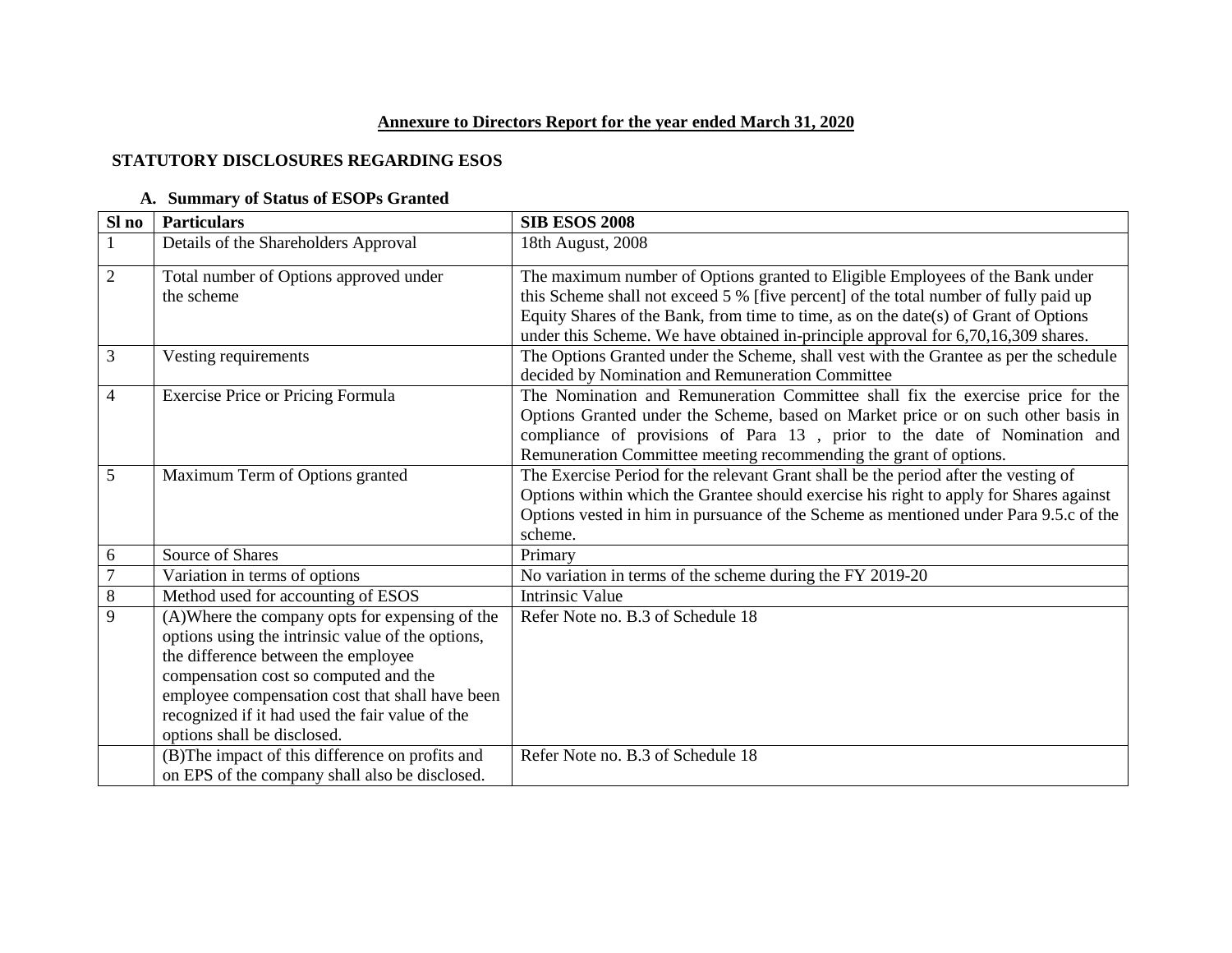# **B. Option Movement during the year 2019-2020**

| <b>Particulars</b>                                                                               | <b>Tranche 6</b><br><b>Exercise Price per</b><br>option Rs.18.72 | <b>Tranche 7</b><br><b>Exercise Price per</b><br>option Rs. 21.65 | <b>Tranche 8</b><br><b>Exercise Price per</b><br>option Rs. 18.72 |
|--------------------------------------------------------------------------------------------------|------------------------------------------------------------------|-------------------------------------------------------------------|-------------------------------------------------------------------|
| Number of options outstanding at the beginning of the Year                                       | 3840                                                             | 746000                                                            | 2645996                                                           |
| Number of Options Granted during the Year                                                        | $\Omega$                                                         |                                                                   |                                                                   |
| Number of options forfeited / lapsed during the year                                             | 3840                                                             | 705400                                                            | 49566                                                             |
| Number of options vested during the year                                                         | 0                                                                |                                                                   | 782294                                                            |
| Number of options exercised during the year                                                      | $\theta$                                                         | 40000                                                             |                                                                   |
| Number of shares arising as a result of exercise of options                                      | $\Omega$                                                         | 40000                                                             |                                                                   |
| Money realized by exercise of options (INR), if scheme is<br>implemented directly by the company | $\theta$                                                         | 866000                                                            |                                                                   |
| Loan repaid by the Trust during the year from exercise price<br>received                         | N.A                                                              | N.A                                                               | N.A                                                               |
| Number of options outstanding at the end of the year                                             | $\theta$                                                         | 600                                                               | 2596430                                                           |
| Number of options exercisable at the end of the year                                             | $\theta$                                                         | 600                                                               | 2596430                                                           |

# **C. The Weighted Average Market Price of Options Exercised during the Year: NA**

### **D. Weighted Average Exercise Price of Options Granted during 2019-20 whose**

| $ a $ Exercise price equals market price (Rs.)              | Nil |
|-------------------------------------------------------------|-----|
| $\vert b \vert$ Exercise price is greater than market price | Nil |
| $\vert c \vert$ Exercise price is less than market price    | Nil |

### **E. Weighted Average Fair Value of Options Granted during 2019-20 whose**

| $\vert a \vert$ Exercise price equals market price (Rs.)    | Nil |
|-------------------------------------------------------------|-----|
| $\vert b \vert$ Exercise price is greater than market price | Nil |
| $\vert c \vert$ Exercise price is less than market price    | Nil |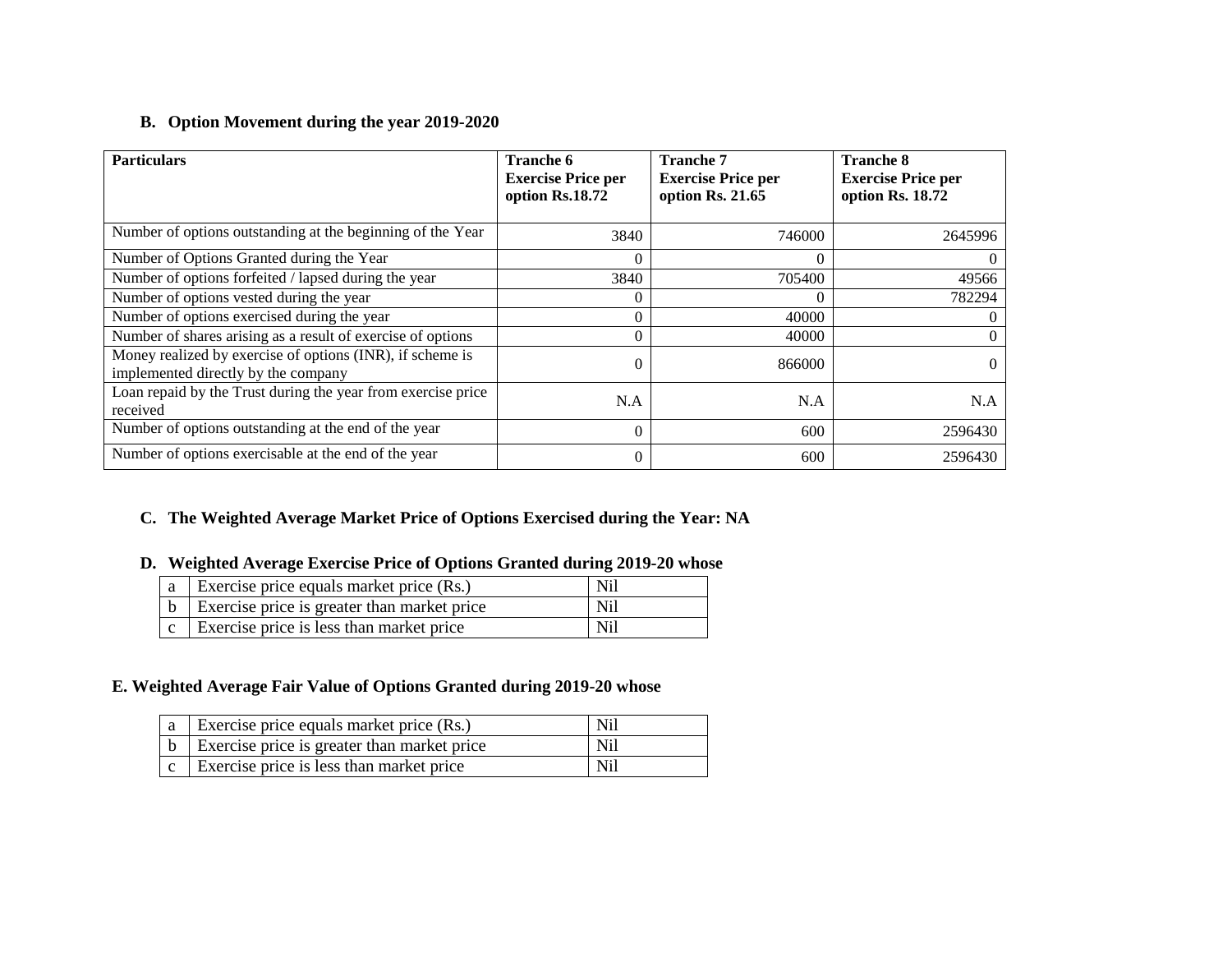#### **F. Employee-wise details of options granted during the financial year 2019-20 to:**

(i) Senior managerial personnel -No Options Granted during the Year

(ii) Employees who were granted, during any one year, options amounting to 5% or more of the options granted during the year – None.

(iii) Identified employees who were granted option, during any one year equal to or exceeding 1% of the issued capital (excluding outstanding warrants and conversions) of the company at the time of grant. - None

#### **G. Method and Assumptions used to estimate the fair value of options granted during the year:**

The Securities Exchange Board of India (SEBI) has prescribed two methods to account for stock grants; (i) the intrinsic value method; (ii) the fair value method. The Bank adopts the intrinsic value method to account for the stock options it grants to the employees. Intrinsic value is the amount by which the quoted market price of the underlying share exceeds the exercise price of the option: The fair value of the options is estimated on the date of grant using Black Scholes options pricing model with following inputs/assumptions:

| <b>Tranches</b>                                                                   | <b>Particulars</b>                  |
|-----------------------------------------------------------------------------------|-------------------------------------|
| Exercise Price per share (Rs)                                                     |                                     |
| Weighted Average Share Price per share (Rs)                                       |                                     |
| Expected Volatility (%)                                                           |                                     |
| Historical Volatility (%)                                                         |                                     |
| Life of the options granted (Vesting and Exercise period in years)                |                                     |
| Average Risk Free Interest rate (%)                                               |                                     |
| Expected Dividend Yield (%)                                                       | No Options Granted during the Year. |
| Price of underlying share in the market at the time of grant of option (Rs.)      |                                     |
| The method used and the assumptions made to incorporate the effects of expected   |                                     |
| early exercise.                                                                   |                                     |
| How expected volatility was determined, including an explanation of the extent to |                                     |
| which expected volatility was based on historical volatility.                     |                                     |
| Whether and how any other features of the option grant were incorporated into the |                                     |
| measurement of fair value, such as a market condition.                            |                                     |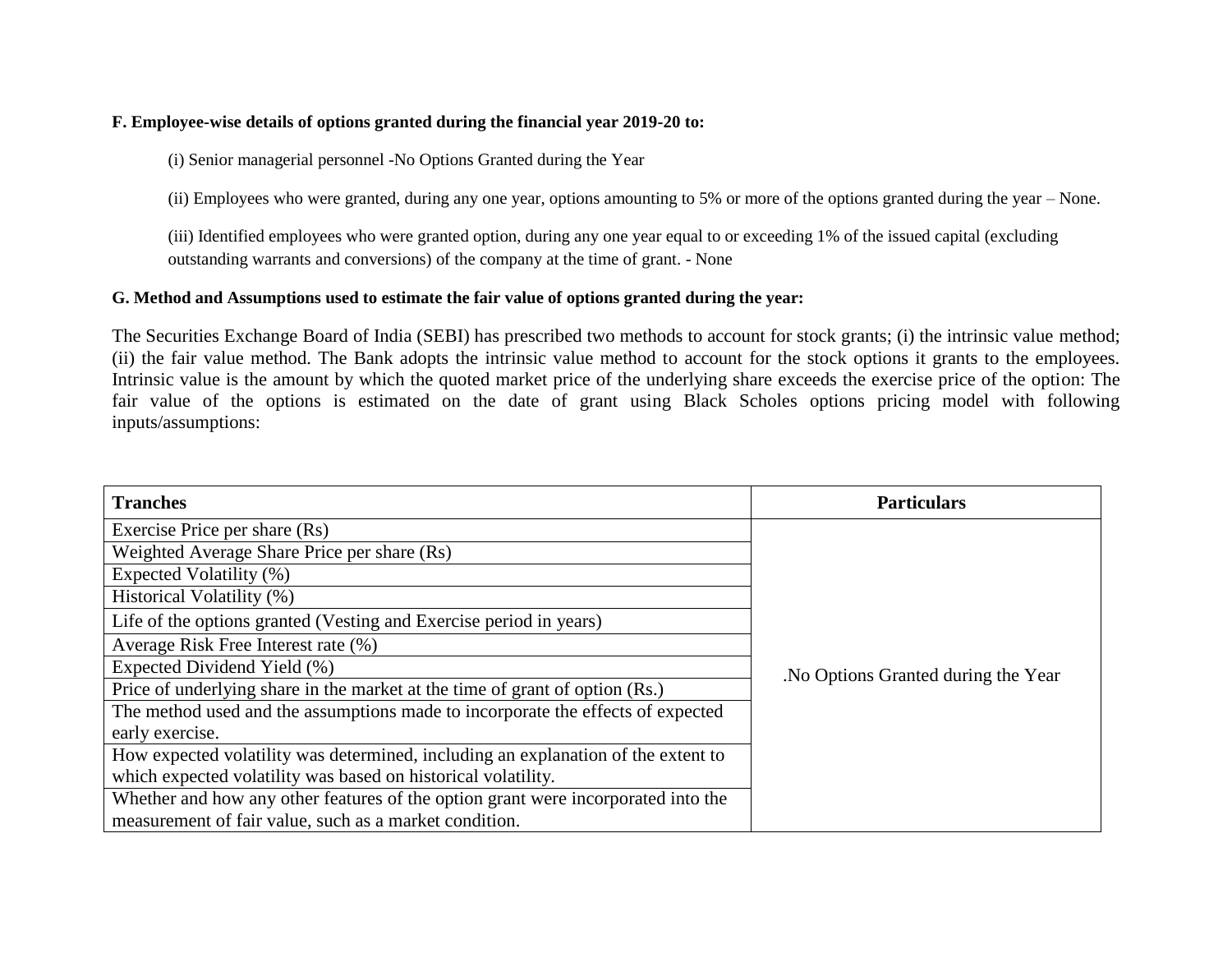### **H. Assumptions**

Stock Price: Closing price on National Stock Exchange on the previous date of NRC meeting.

Volatility: The historical volatility over the expected life has been considered to calculate the fair value.

Risk-free Rate of Return: The risk-free interest rate being considered for the calculation is the interest rate applicablefor a maturity equal to the expected life of the options based on the FIMMDA par yield curve for GovernmentSecurities.

Exercise Price: Exercise Price of each specific grant has been considered.

Time to Maturity: Time to Maturity / Expected Life of options is the period for which the Bank expects the optionsto be live.

Expected Divided Yield: Expected dividend yield has been calculated as dividend yields for the financialyear preceding the date of the grant.

**I. Disclosure in terms of Guidance note on accounting for employee share-based payments' issued by ICAI or any other relevant accounting standards as prescribed from time to time.**

Refer Note no. B.3 of Schedule 18

**J. Diluted EPS on issue of shares pursuant to all the schemes covered under the regulations shall be disclosed in accordance with 'Accounting Standard 20 - Earnings Per Share' issued by ICAI or any other relevant accounting standards as prescribed from time to time.** 

Refer Note no. B.3 of Schedule 18

#### **Other details are as under: -**

| Money realized by exercise of options                                                                    | Rs. 42,74,54,572.64                                                                                                                                                  |
|----------------------------------------------------------------------------------------------------------|----------------------------------------------------------------------------------------------------------------------------------------------------------------------|
| Pricing Formula:<br>a) for Tranche 1, Tranche 2, Tranche 3 Tranche<br>5, Tranche 6, Tranche 7& Tranche 9 | a) At a discount of 10% on closing market price on Stock Exchange with the highest<br>trading volume on the immediately preceding trading day of the dates of grant. |
|                                                                                                          |                                                                                                                                                                      |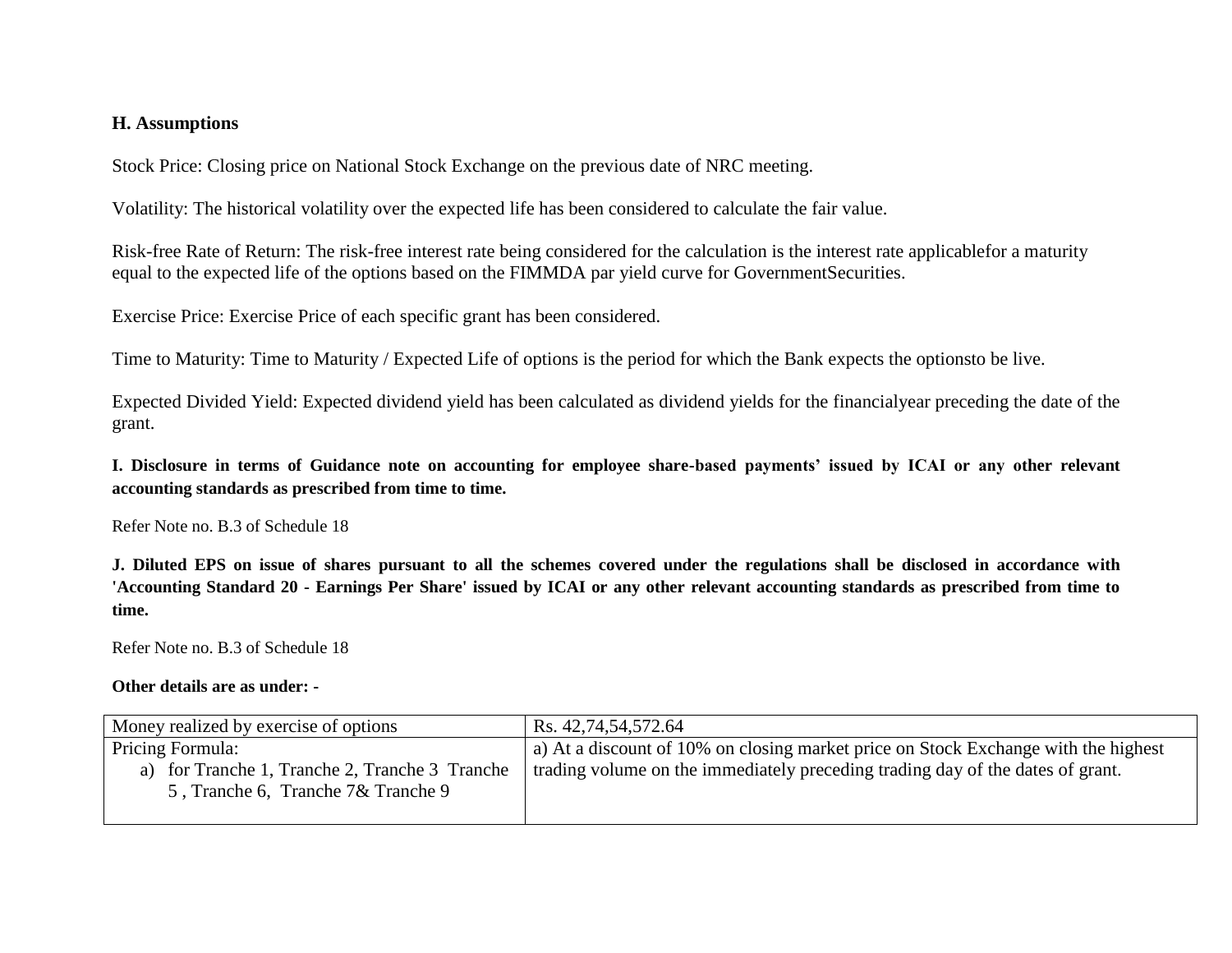| Tranche 4                                   | b)At a discount of 45% on closing market price on Stock Exchange with the highest<br>trading volume on the immediately preceding trading day of the date of grant.    |                |                    |                    |                   |
|---------------------------------------------|-----------------------------------------------------------------------------------------------------------------------------------------------------------------------|----------------|--------------------|--------------------|-------------------|
| c) Tranche 8                                | c)At a discount of 40.67% on closing market price on Stock Exchange with the highest<br>trading volume on the immediately preceding trading day of the date of grant. |                |                    |                    |                   |
| Details of options granted to KMPs & Senior | <b>Name</b><br><b>Options</b><br>Details of options granted                                                                                                           |                |                    |                    |                   |
| managerial personnel                        |                                                                                                                                                                       | <b>Granted</b> | Tranche &          | Tranche &          | Tranche &         |
|                                             |                                                                                                                                                                       |                | Price              | <b>Price</b>       | <b>Price</b>      |
|                                             | Mr Mathew V G (MD &                                                                                                                                                   | 1,33,333       | 1,00,000 shares    | 33,333 shares in   |                   |
|                                             | CEO)                                                                                                                                                                  |                | in Tranche 7 @     | Tranche 8@         |                   |
|                                             |                                                                                                                                                                       |                | Rs.21.65           | Rs.18.72           |                   |
|                                             | Mr Thomas Joseph K,                                                                                                                                                   | 88417          | 36,000 shares in   | $42,500$ shares in | 9,917 shares in   |
|                                             | $EVP - Operations$                                                                                                                                                    |                | Tranche 1 @        | Tranche 6 @        | Tranche 8 @       |
|                                             |                                                                                                                                                                       |                | Rs.12.93           | Rs.18.72           | Rs.18.72          |
|                                             | Mr Raphael T. J, CGM                                                                                                                                                  | 82417          | 30,000shares in    | 42,500 shares in   | 9,917 shares in   |
|                                             | & CIO                                                                                                                                                                 |                | Tranche 1 @        | Tranche 6 @        | Tranche 8 @       |
|                                             |                                                                                                                                                                       |                | Rs.12.93           | Rs.18.72           | Rs.18.72          |
|                                             | Mr Benoy                                                                                                                                                              | 82417          | 30,000shares in    | $42,500$ shares in | 9,917 shares in   |
|                                             | Varghese, Country                                                                                                                                                     |                | Tranche 1 @        | Tranche 6 @        | Tranche 8 @       |
|                                             | Head-Wholesale                                                                                                                                                        |                | Rs.12.93           | Rs.18.72           | Rs.18.72          |
|                                             | banking                                                                                                                                                               |                |                    |                    |                   |
|                                             | Mr John Thomas,                                                                                                                                                       | 88417          | $36,000$ shares in | $42,500$ shares in | 9,917 shares in   |
|                                             | SGM & Country Head-                                                                                                                                                   |                | Tranche 1 @        | Tranche 6 @        | Tranche 8 @       |
|                                             | <b>Business</b>                                                                                                                                                       |                | Rs.12.93           | Rs.18.72           | Rs.18.72          |
|                                             | Development                                                                                                                                                           |                |                    |                    |                   |
|                                             | Mr. Anto George T,                                                                                                                                                    | 48383          | 12,000shares in    | $29,500$ shares in | 6883 shares in    |
|                                             | Senior General                                                                                                                                                        |                | Tranche 1 @        | Tranche 6 @        | Tranche 8 @       |
|                                             | Manager-Inspection &                                                                                                                                                  |                | Rs.12.93           | Rs.18.72           | Rs.18.72          |
|                                             | Vigilance                                                                                                                                                             |                |                    |                    |                   |
|                                             | Ms. Chithra H, Joint                                                                                                                                                  | 34200          | $12,000$ shares in | 18,000 shares in   | $4,200$ shares in |
|                                             | General                                                                                                                                                               |                | Tranche 1 @        | Tranche 6 @        | Tranche 8 @       |
|                                             | Manager & CFO                                                                                                                                                         |                | Rs.12.93           | Rs.18.72           | Rs.18.72          |
|                                             | Mr. Sibi PM, Deputy                                                                                                                                                   | 32400          | $12,000$ shares in | 18,000 shares in   | $4,200$ shares in |
|                                             | General                                                                                                                                                               |                | Tranche 1 @        | Tranche 6 @        | Tranche 8 @       |
|                                             | Manager & CCO                                                                                                                                                         |                | Rs.12.93           | Rs.18.72           | Rs.18.72          |
|                                             | Mr.                                                                                                                                                                   | 32400          | 12,000 shares in   | 18,000 shares in   | 4,200 shares in   |
|                                             | BijuPunnachalil,Deputy                                                                                                                                                |                | Tranche 1 @        | Tranche 6 @        | Tranche 8 @       |
|                                             | General Manager &                                                                                                                                                     |                | Rs.12.93           | Rs.18.72           | Rs.18.72          |
|                                             | <b>CRO</b>                                                                                                                                                            |                |                    |                    |                   |